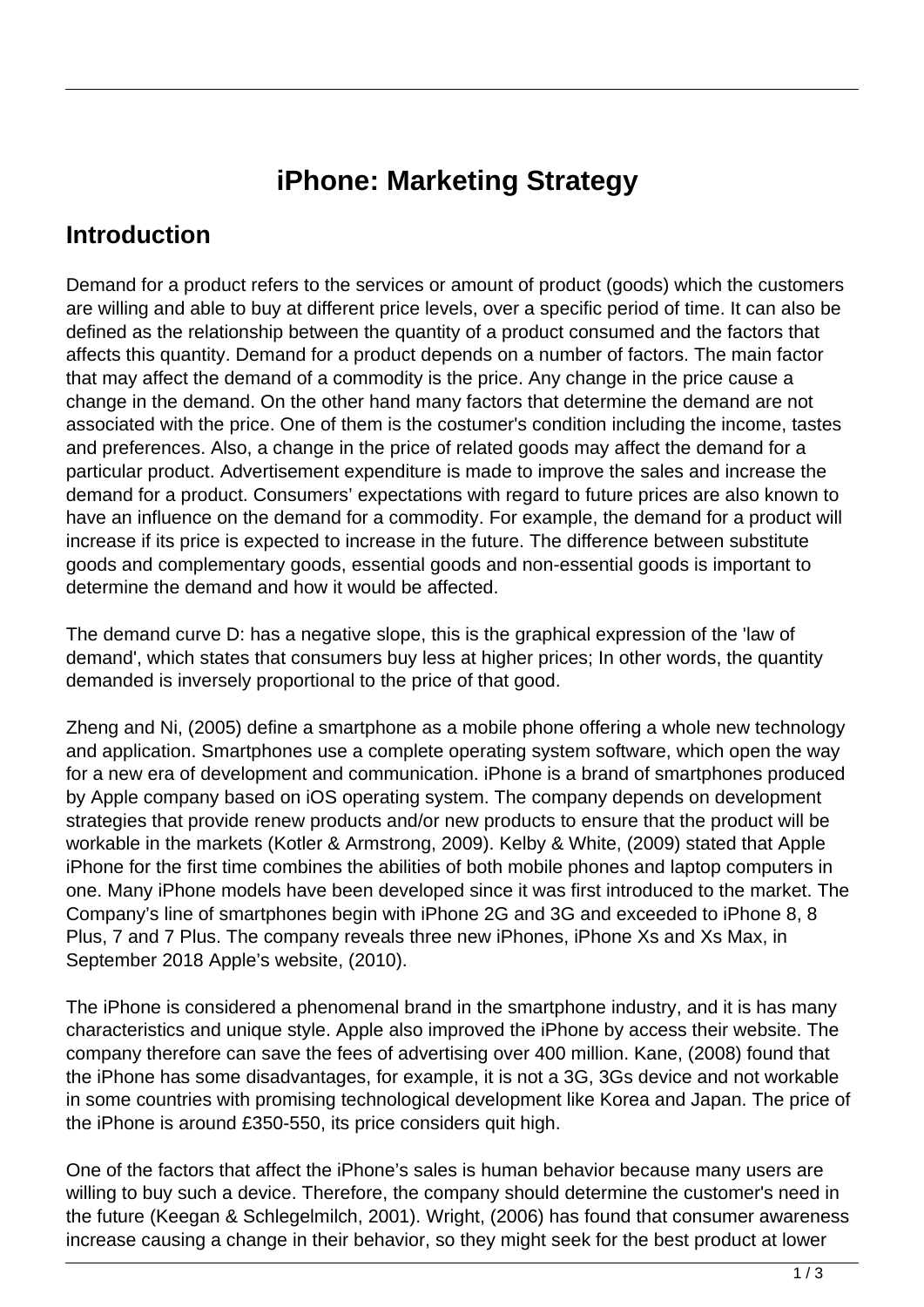prices.

As Sharples, Taylor & Vavoula (2005), powerful mobile technology include a mobile phone, camera, music player and portable computer. The mobile applications may lead to more sales as applications can provide more abilities to satisfy customers (Wright, 2006).

Counterpoint research, found that the iPhone keep its lead in UK smartphone market share in Q3, but is just 0.4% ahead of second-placed Samsung. The firm puts Apple's share at 34.4% against Samsung at 34.

Counterpoint recorded that Apple's sales had decreased in Q3, suggesting that sales of the iPhone 8 in the last few days of the quarter had not offset the drop in purchases from those awaiting the iPhone X.

The statistic illustrates the market share of the leading smartphone brands in the United Kingdom (UK) from 2010 to 2018. The mobile phone market was dominated by Apple and Samsung in recent years.

In 2018, Apple recorded a market share of 51.46 percent, while Samsung recorded a market share of 28.86 percent. Other brands like HTC, Nokia, Motorola, and LG had a small part of the total market share

The statistics showed that the market share in Great Britain is dominated by the Apple iPhone (from Q1 of 2011 to the Q1 of 2018). In the Q4 of 2011, the iPhone only had 15 percent penetration in households. By Q1 of 2018, this had increased to 43 percent penetration.

Fonehouse answers the question of which the most favorable brand of smartphones in each city of the UK. Their sales data reveal which UK cities prefer Samsung and which prefer Apple. It was clear that London, Manchester Liverpool, Norwich, and Newcastle (most big cities in the UK) are Apple cities.

Finally, Statista survey 2018 shows that there Samsung and Apple are the most important in the UK market. Apple and its range of iPhones had a 48% UK market, followed by Samsung with 35%. Sony with its Xperia range of phones recorded just 4%, while HTC, Nokia, LG or Motorola make up just 2% of the UK smartphone market each.

## **Conclusion**

Data reveals that the demand for iPhones in the United Kingdom has increased since 2011. Many statistics and surveys were carried out to determine the market share of the iPhone in the UK with regard to other smartphones like Samsung, Huawei, Sony and Nokia. These statistics clearly found that iPhones own the highest percentage of the smartphone market in the UK, followed by Samsung mobiles. The results of the surveys also showed that most of the cities in the UK prefer iPhones as they continuously develop their applications and technology to satisfy their customers.

## **References**